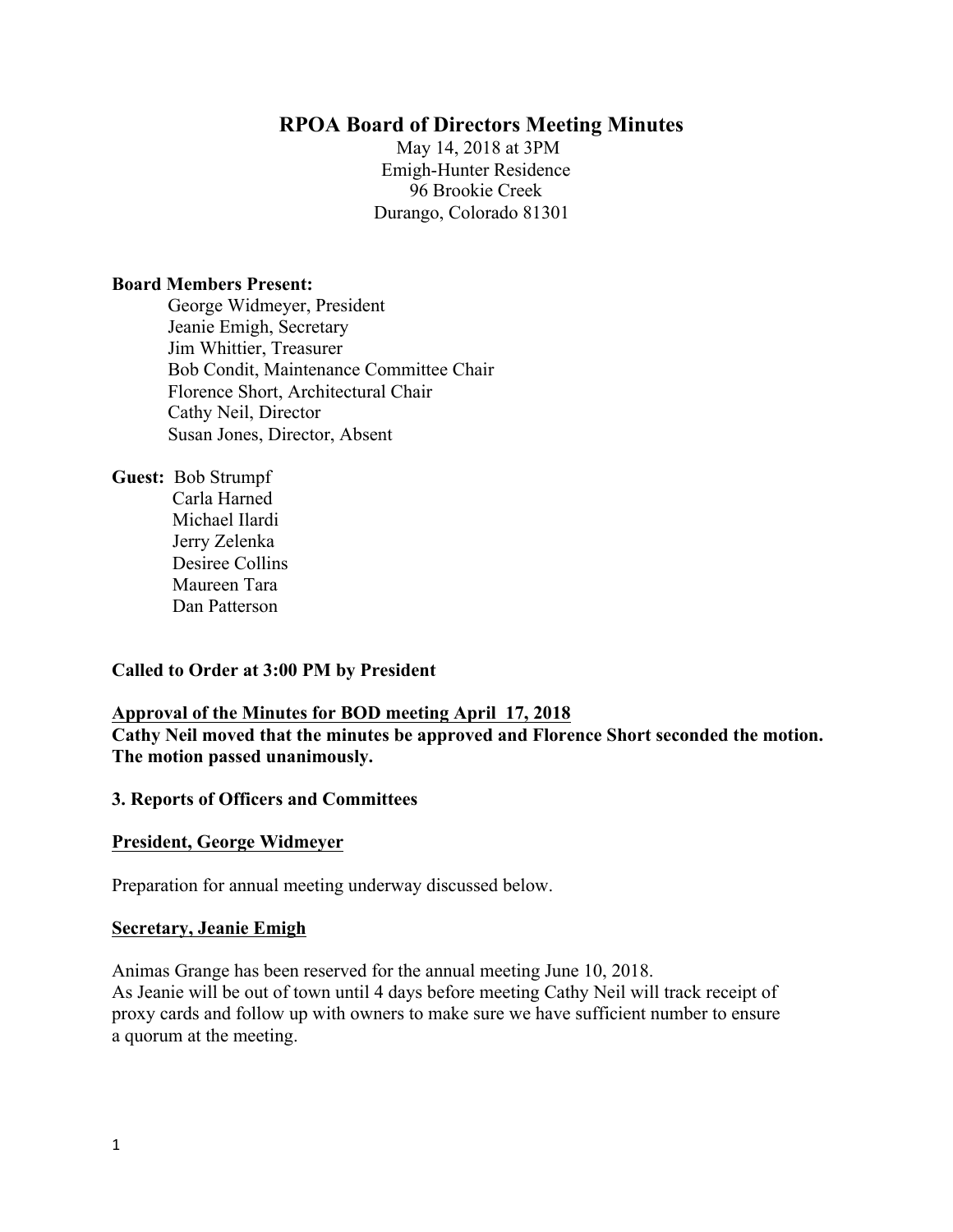## **Treasurer/ Finance Jim Whittier**

Financials presented. We are still under budget. Will need to make motion at annual meeting to move excess funds to reserve.

At present two owners have not paid assessments and one owner has paid half. They have been contacted and have to end of May to do so.

## **Architectural: Florence Short**

## **New Applications:**

- Lot 94

Roof completed and inspected. Damage deposit returned.

-Lot 97

Roof completed and inspected.

Violations:

-Lot 84

Owner still dealing with mold situation on California property. They have stained the fence as requested. They state that the air conditioner is not a problem for neighbors but a neighbor complaint has been received. They never submitted an initial request for installation. At the direction of the board they have been asked to mitigate the noise with fencing and sound proofing that they can obtain for their installation carrier. They have yet to submit an application with sufficient information regarding the sound levels, etc. Florence is working with them on an ongoing basis to resolve these issues.

# **Maintenance:**

All pumps are on and irrigation system is working. If drought conditions continue watering schedule will need to be discussed. This will be reviewed at the annual meeting.

# **Nominating:**

Two new potential board members are attending the meeting. Maureen Tara and Desiree Collins.

## **4. Items requiring discussion and action:**

- **a.** Agenda for Annual Meeting. This has been posted on website and will be posted in the mailroom.
- **b. Street lighting**. We now have two bids and are seeking a third. Difference is in amount of rebate that each bid said we will receive. Need to check with La Plata Electric to get correct amount. Rather than install another test light Bob Condit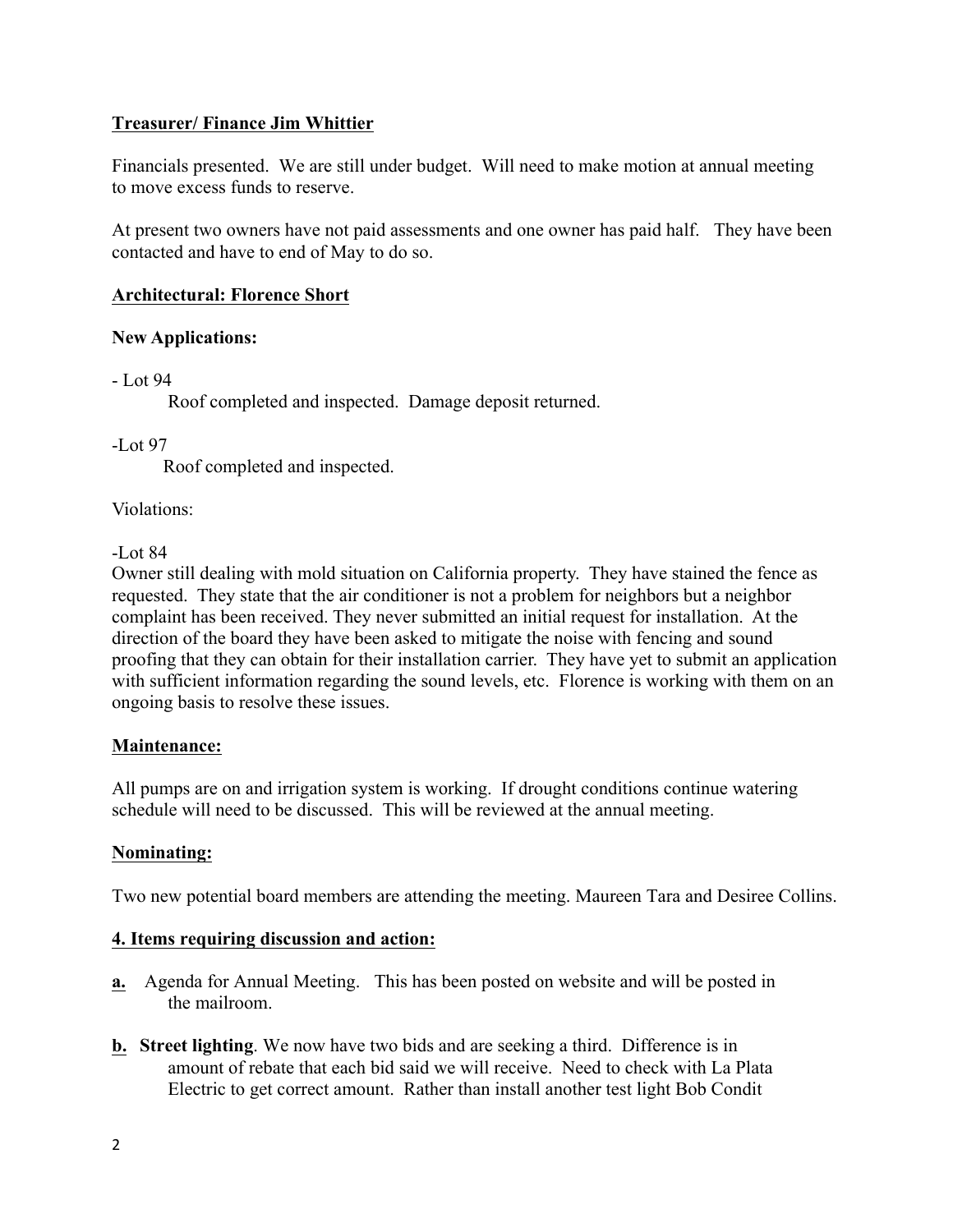will get a copy of the proposed alternate fixture to show at the meeting. We will also show a map of the light pattern that each fixture will provide.

- **c. Fish in the ponds**: Due to extreme drought and heat we will not stock the ponds at this time. If conditions change we can revisit and possibly due a  $\frac{1}{2}$  stock in July when monsoon rains are expected.
- **d. DCC&Rs:** Process is ongoing. Bob Strumpf and Jeanie Emigh met to review proposed changes to Ranch map and deletion of rights of developer. Bob will work with Florence Short on the proposed architectural rule changes. An overview of the process will be presented at annual meeting and a first draft of changes posted on website. Will seek owners' input through process and vote later in the year or at 2019 annual meeting. Want to take our time and get it right.
- **e. Garage Sale**: Set for June 16, 2018 8AM-12PM Residents who sign up with receive a sign for driveway and posting of signs directing people to their homes. Sign up will go up in mailroom May 29,2018. Adds placed in Durango Herald.

### **5. New Business:**

### **a. Fire Preparedness Report**:

George has formed a committee (Desiree Collins, Doug Collins, Frank Lee, Sheila Lee, Laura Parker and Sam Foster and Bob Strumpf) to look at preparing Ranch for wildfires. Looking particularly at getting work done in the woods by both volunteers and contractors to clean out deadwood. Information from FireWise has already been sent out to several homeowners but recommendation was to resend to all homeowners via a Ranch Roundup. Some owners are going forward with replacing wood shingle roofs which is a top priority in stopping spread of wildfires in are neighborhood. This will be a big part of discussion at annual meeting.

Dan Patterson suggested we keep website calendar for owners not present at The Ranch. Jeanie will follow up and get events posted on this calendar.

It was reported that a Pine Beetle infestation has hit Rockwood and good chance it might hit us. This will be discussed with Sam Foster. As our trees receive a great deal more water than Rockwood this may mitigate the potential for the same event here.

#### **6. Announcements**:

Annual Board meeting Animas Grange 2 pm. Sunday June 10, 2018

Next Board meeting will be set by new board and posted accordingly.